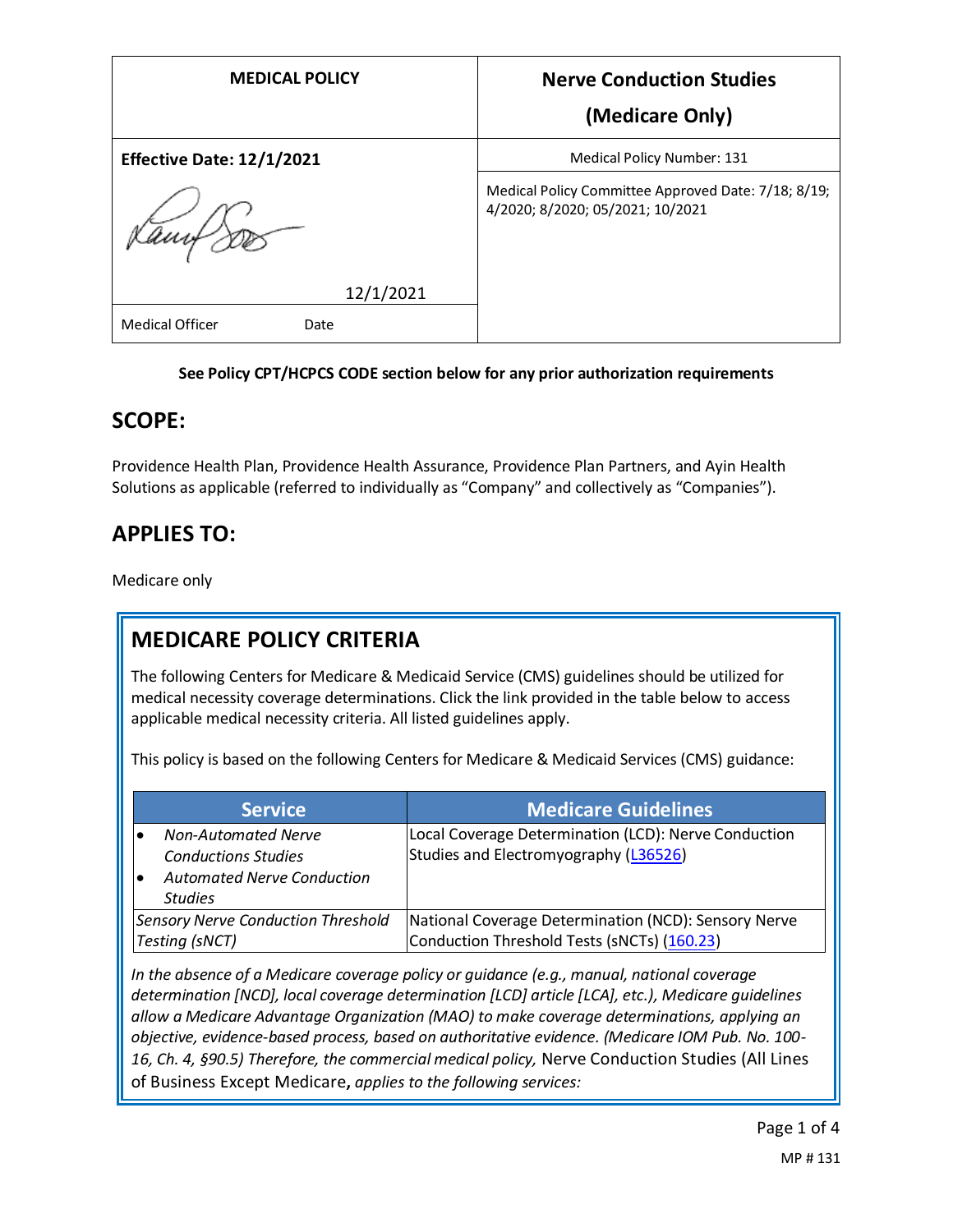**(Medicare Only)**

#### • Quantitative sensory testing

*Under Medicare, only medically reasonable and necessary services are covered (Title XVIII of the Social Security Act, §1862(a)(1)(A)). Procedures, devices, or other medical technologies which lack scientific evidence regarding safety and efficacy because they are investigational or experimental are considered "not medically reasonable or necessary" to treat illness or injury under Medicare. (Medicare IOM Pub. No. 100-04, Ch. 23, §30 A)*

### **BILLING GUIDELINES**

Please refer to the following local coverage article (LCA) for coding and billing guidelines:

Billing and Coding: Nerve Conduction Studies and Electromyography [\(A54992\)](https://www.cms.gov/medicare-coverage-database/details/article-details.aspx?articleId=54992&ver=8&LCDId=36526)

•

The Medicare Administrative Contractor (MAC), Noridian, expects healthcare professionals who perform electrodiagnostic (ED) testing will be appropriately trained and/or credentialed, either by a formal residency/fellowship program, certification by a nationally recognized organization, or by an accredited post-graduate training course covering anatomy, neurophysiology and forms of electrodiagnostics (including both NCS and EMG) acceptable to Providence Health Assurance (PHA), in order to provide the proper testing and assessment of the patient's condition, and appropriate safety measures. It would be highly unlikely that this training and/or credentialing is possessed by providers other than Neurologists, or Physical Medicine & Rehabilitation physicians.

#### Automated Nerve Conduction Studies

CPT codes 95907 - 95913 should **not** be used to bill *automated* nerve conduction testing.

CPT code 95905 should be used when billing automated nerve conduction studies, such as NC-stat.

Note that CPT code 95905 is payable only once per limb studied **and only** when paired with diagnosis codes G56.00-G56.03. It cannot be used in conjunction with any other nerve conduction codes.

CPT code 95905 is not allowed to be billed by Physical Therapists. Please see LCD [\(L34594\)](https://www.cms.gov/medicare-coverage-database/details/lcd-details.aspx?LCDId=34594) for more details regarding Medicare Physician Fee Schedule levels of supervision designation for these diagnostic procedures.

#### Non-automated Nerve Conduction Studies

Each of the following codes 95907, 95908, 95909, 95910, 95911, 95912, and 95913, can be reimbursed only once per nerve, or named branch of a nerve, regardless of the number of sites tested or the number of methods used on that nerve.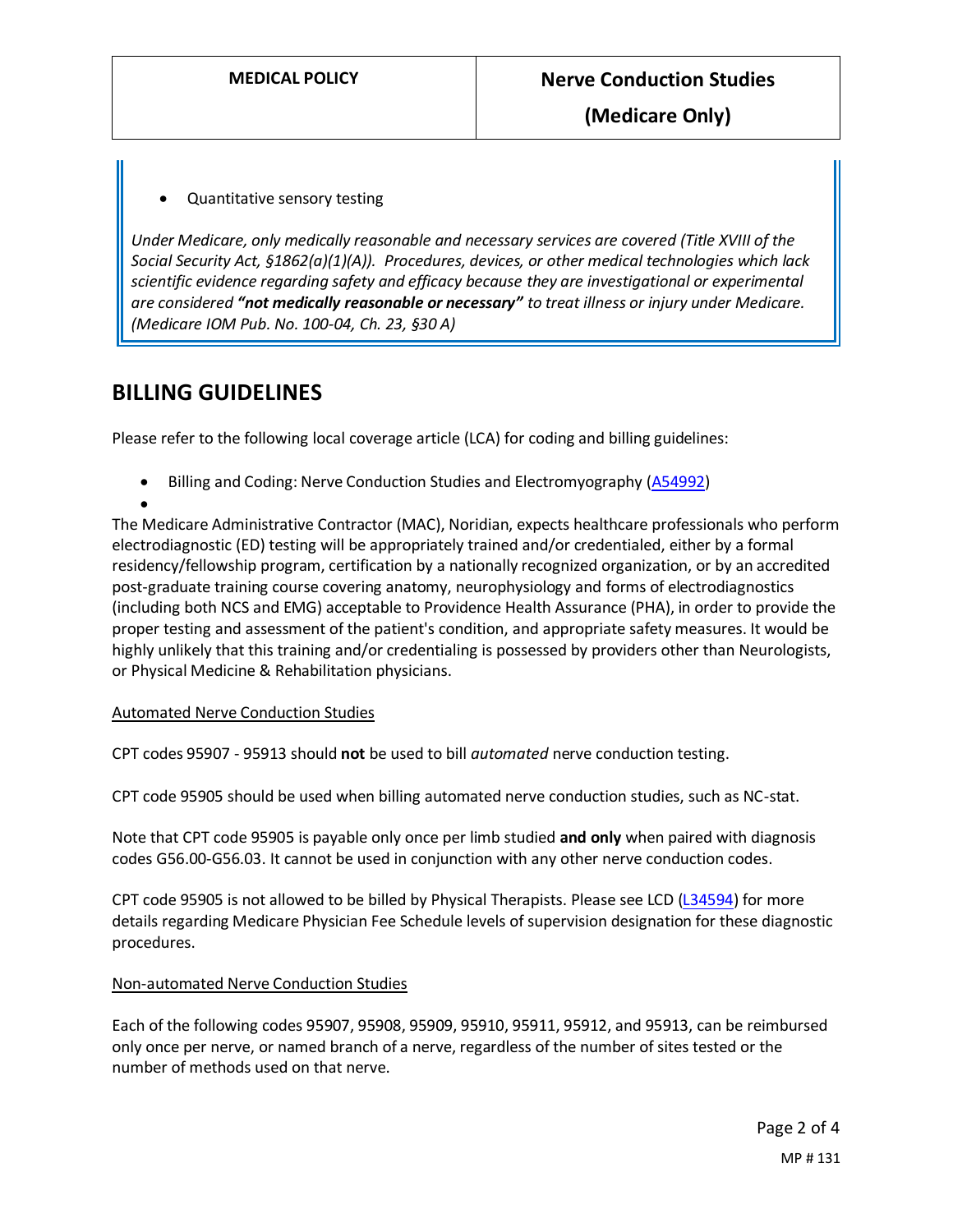**(Medicare Only)**

CPT codes 95907-95913, 95937, 95860-95872, and 95885-95887 may be billed, if authorized by state law, by Physical Therapists. Please see LCD [\(L34594\)](https://www.cms.gov/medicare-coverage-database/details/lcd-details.aspx?LCDId=34594) for more details regarding Medicare Physician Fee Schedule levels of supervision designation for these diagnostic procedures.

# **CPT/HCPCS CODES**

| <b>Medicare Only</b>                                                                          |                                                                                                                                                                                                            |  |  |
|-----------------------------------------------------------------------------------------------|------------------------------------------------------------------------------------------------------------------------------------------------------------------------------------------------------------|--|--|
| <b>Prior Authorization Required</b>                                                           |                                                                                                                                                                                                            |  |  |
| 0106T                                                                                         | Quantitative sensory testing (QST), testing and interpretation per extremity; using touch<br>pressure stimuli to assess large diameter sensation                                                           |  |  |
| 0107T                                                                                         | Quantitative sensory testing (QST), testing and interpretation per extremity; using<br>vibration stimuli to assess large diameter fiber sensation                                                          |  |  |
| 0108T                                                                                         | Quantitative sensory testing (QST), testing and interpretation per extremity; using<br>cooling stimuli to assess small nerve fiber sensation and hyperalgesia                                              |  |  |
| 0109T                                                                                         | Quantitative sensory testing (QST), testing and interpretation per extremity; using heat-<br>pain stimuli to assess small nerve fiber sensation and hyperalgesia                                           |  |  |
| 0110T                                                                                         | Quantitative sensory testing (QST), testing and interpretation per extremity; using other<br>stimuli to assess sensation                                                                                   |  |  |
| G0255                                                                                         | Current perception threshold/sensory nerve conduction test, (snct) per limb, any nerve                                                                                                                     |  |  |
| No Prior Authorization Required                                                               |                                                                                                                                                                                                            |  |  |
| 95905                                                                                         | Motor and/or sensory nerve conduction, using preconfigured electrode array(s),<br>amplitude and latency/velocity study, each limb, includes F-wave study when<br>performed, with interpretation and report |  |  |
| 95907                                                                                         | Nerve conduction studies; 1-2 studies                                                                                                                                                                      |  |  |
| 95908                                                                                         | Nerve conduction studies; 3-4 studies                                                                                                                                                                      |  |  |
| 95909                                                                                         | Nerve conduction studies; 5-6 studies                                                                                                                                                                      |  |  |
| 95910                                                                                         | Nerve conduction studies; 7-8 studies                                                                                                                                                                      |  |  |
| 95911                                                                                         | Nerve conduction studies; 9-10 studies                                                                                                                                                                     |  |  |
| 95912                                                                                         | Nerve conduction studies; 11-12 studies                                                                                                                                                                    |  |  |
| 95913                                                                                         | Nerve conduction studies; 13 or more studies                                                                                                                                                               |  |  |
| <b>Unlisted Codes</b>                                                                         |                                                                                                                                                                                                            |  |  |
| All unlisted codes will be reviewed for medical necessity, correct coding, and pricing at the |                                                                                                                                                                                                            |  |  |
| claim level. If an unlisted code is billed related to services addressed in this policy then  |                                                                                                                                                                                                            |  |  |
| prior-authorization is required.                                                              |                                                                                                                                                                                                            |  |  |
| 95999                                                                                         | Unlisted neurological or neuromuscular diagnostic procedure                                                                                                                                                |  |  |

### **INSTRUCTIONS FOR USE**

Company Medical Policies serve as guidance for the administration of plan benefits. Medical policies do not constitute medical advice nor a guarantee of coverage. Company Medical Policies are reviewed annually and are based upon published, peer-reviewed scientific evidence and evidence-based clinical